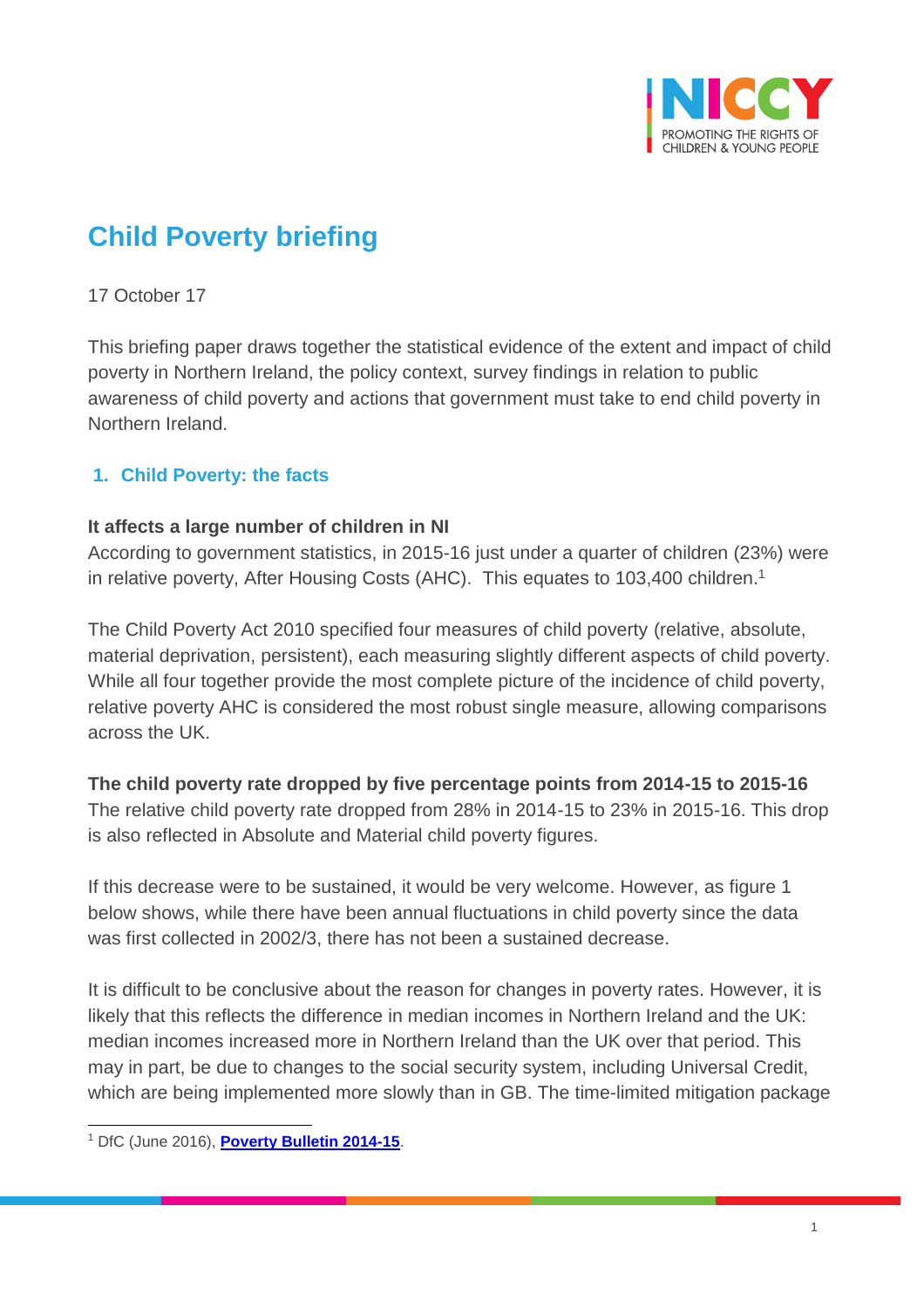

provided by the Northern Ireland Executive in relation to earlier 'welfare reforms' is also likely to have helped maintain family incomes.



Figure 1: Relative poverty rates (AHC) for population groups in Northern Ireland.

Source FRS data 2002/3 to 2015/16 - Relative poverty AHC.

## **Poverty disproportionately affects children, compared to other age groups**

As can be seen in figure 1 above, children have consistently been the age group at most risk of being in poverty in Northern Ireland. Currently the poverty rate for working age adults is 17%, six percentage points less than the child poverty rates. The gap is even larger between children and pensioners: pensioner poverty is currently 12%, almost half the poverty rate for children

It is important to recognise the success of government policy in reducing pensioner poverty, and it is vital that there is also a concerted effort to reduce child poverty in Northern Ireland.

## **It disproportionately affects some groups of children**

The Department for Communities 'Households Below Average Income 2015-16' data tables show that some groups of children are more likely to experience poverty than others:

- Children in lone parent families (40%) compared to those in couple families(18%);
- Children in 'workless' households (65%) compared to households where all adults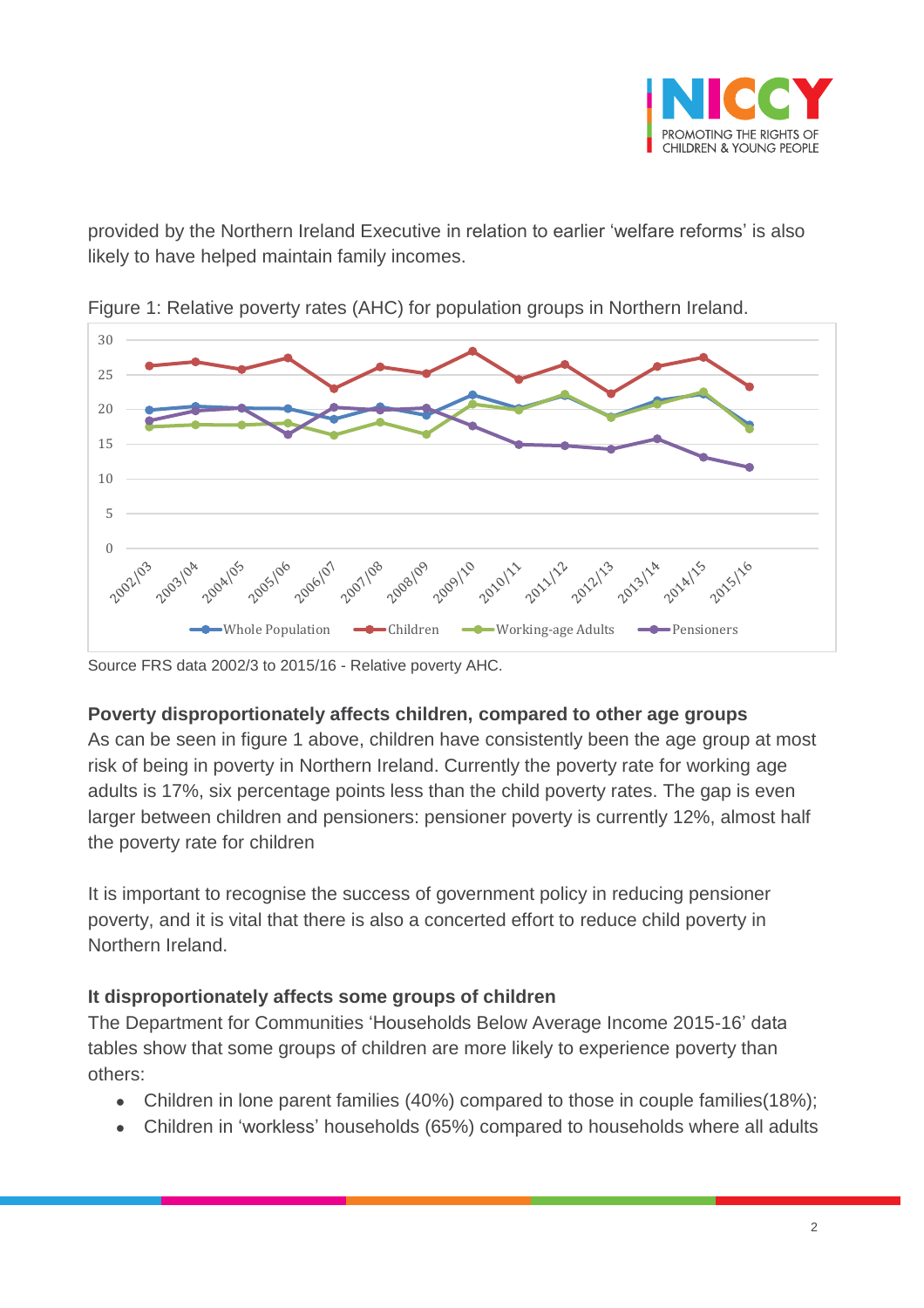

work (11%);

- Children living in families where someone is disabled (30%) compared to those where no one is (20%); and
- Children living in families with 3+ children (27%) compared to families with one child  $(22%)$ .<sup>2</sup>

**The majority of children in poverty live in households where parents are working** While a child is significantly more likely to be in poverty if they live in 'workless' households, the majority of children in poverty actually live in households where at least one parent/carer works.

- 30% of poor children live in households where all adults work (31,000).
- 31% live in households where at least one adult is working, but not all (32,000).
- 39% live in 'workless' households. (40,000).

While children may be in poverty due to their parents being out of work, parents finding work is no guarantee of being able to lift their family out of poverty.

# **It has a severe impact on children's lives**

Poverty impacts on children's and young people's lives and life outcomes including those in education, health and housing.

Young people entitled to free school meals are almost twice as likely to leave school without five good GCSEs (55.2%) compared with young people who are not (24.2%).<sup>3</sup>

Poverty affects children's health throughout their childhood and throughout their lives:

- Infant mortality is 16% higher in the most deprived areas than in the least;
- Suicide rates are 3 times higher in the most deprived areas than in the least;
- The self-harm admission rate is 4 times higher in the most deprived areas than the least;
- Mental ill-health is twice the rate in most deprived areas than least;
- Children in poverty statistically live shorter lives (women -4.4years, men -7.0 years);
- Children in poverty statistically have fewer years of good health (women -14.6

 $\overline{\phantom{a}}$ <sup>2</sup> DfC (2015), **[Households Below Average Income 2015-16](https://www.communities-ni.gov.uk/publications/households-below-average-income-northern-ireland-201415)**.

<sup>&</sup>lt;sup>3</sup> DE (2017), Statistical Bulletin 6/2017, Qualifications and Destinations of Northern Ireland School Leavers [2015-16.](https://www.education-ni.gov.uk/sites/default/files/publications/education/Qualifications%20and%20Destinations%20of%20Northern%20Ireland%20School%20Leavers%20201516.pdf)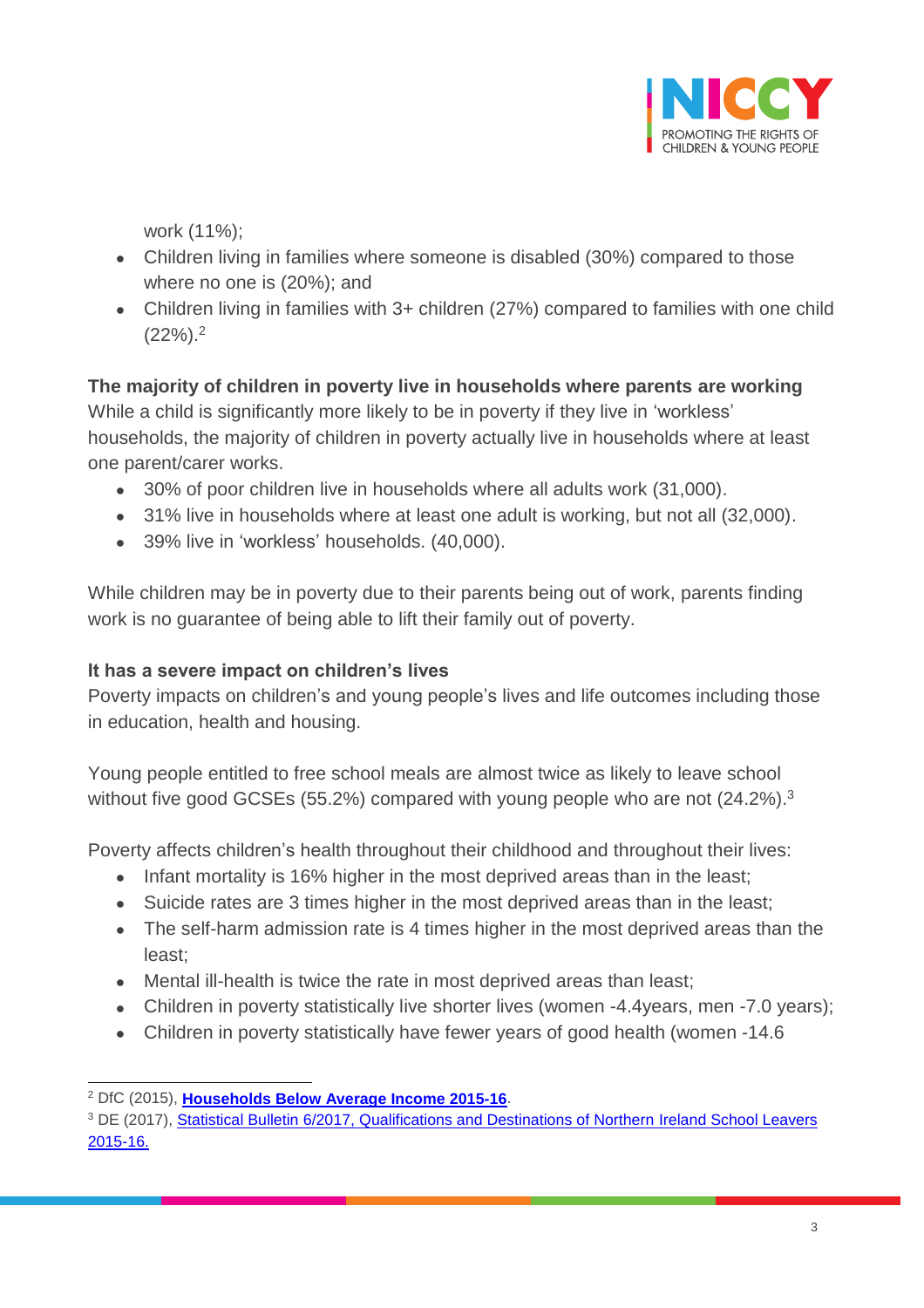

years, men -12.2 years). 4

Homes:

- The number of families presenting as homeless in 2015-6 was 5,645. Records are not kept of the number of children in these families.
- The number of families in temporary accommodation in 2015-6 was 1,693. Again, records are not kept of the number of children in these families.<sup>5</sup>

## **2. The Policy Context: Welfare Reform Cuts**

While eradicating child poverty was stated as a UK government commitment 10 years ago, it is clear that currently there is less of a focus on reducing child poverty. Evidence from across the UK indicates that welfare reform changes have disproportionately targeted families with children,<sup>6</sup> the most blatant example of this being the recently introduced two child limit on Child Tax Credits and Universal Credit.<sup>7</sup>

| Policy                                   | 2016-17 | 2017-18 | 2018-19 | 2019-20 |
|------------------------------------------|---------|---------|---------|---------|
| Limiting child element to 2 children for | 0       | 5       | 14      | 21      |
| new births in tax credits (£m)           |         |         |         |         |
| Limiting child element to 2 children for | 0       | ာ       | 8       | 12      |
| new claims in UC (£m)                    |         |         |         |         |
| Total 'savings' (£m)                     |         |         | 21      | 33      |
| Estimated number of children for whom    | 0       | 2,518   | 7,554   | 11,870  |
| per child element will be withdrawn.     |         |         |         |         |

#### Figure 2: Impact of two child limit on families in Northern Ireland

Figures for 'savings' from [NISRA Summer Budget paper,](file://///Equality.local/root/NICCY-DATA/Staff%20Resources/PROGRAMMES%20OF%20WORK/PROGRAMMES%20OF%20WORK%202017-18/Child%20Poverty%20&%20Welfare%20Reform/WR%20changes/nisra-summer-budget-2015.pdf) estimated number of children calculated for this briefing.

<sup>5</sup> NISRA Statistical Bulletin 8/2016, (Nov 2016), **[Children and Young People's Strategic Indicators](https://www.education-ni.gov.uk/publications/children-and-young-peoples-strategic-indicators-2016-update)**.

<sup>6</sup> H Reed and D Elson (2014), *An adequate standard of living* (CCE: London);

 $\overline{a}$ <sup>4</sup> DoH (2016), **[Health inequalities regional report 2016.](https://www.health-ni.gov.uk/publications/health-inequalities-regional-report-2016)**

http://wales.gov.uk/topics/people-and-communities/welfare-reform-in-wales/analysing-reforms/?lang=en <sup>7</sup> If parents claiming CTC already have 2 or more children, and then have another baby, they will not receive the £2,780 per annum CTC for that, or subsequent children. Also, where a new UC claim begins, this payment will only be provided for a maximum of two children. Where a family with an existing CTC claim moves across to UC, or where there has been less than a 6 month gap between ceasing CTC and the UC claim starting, the current level of payment will remain in place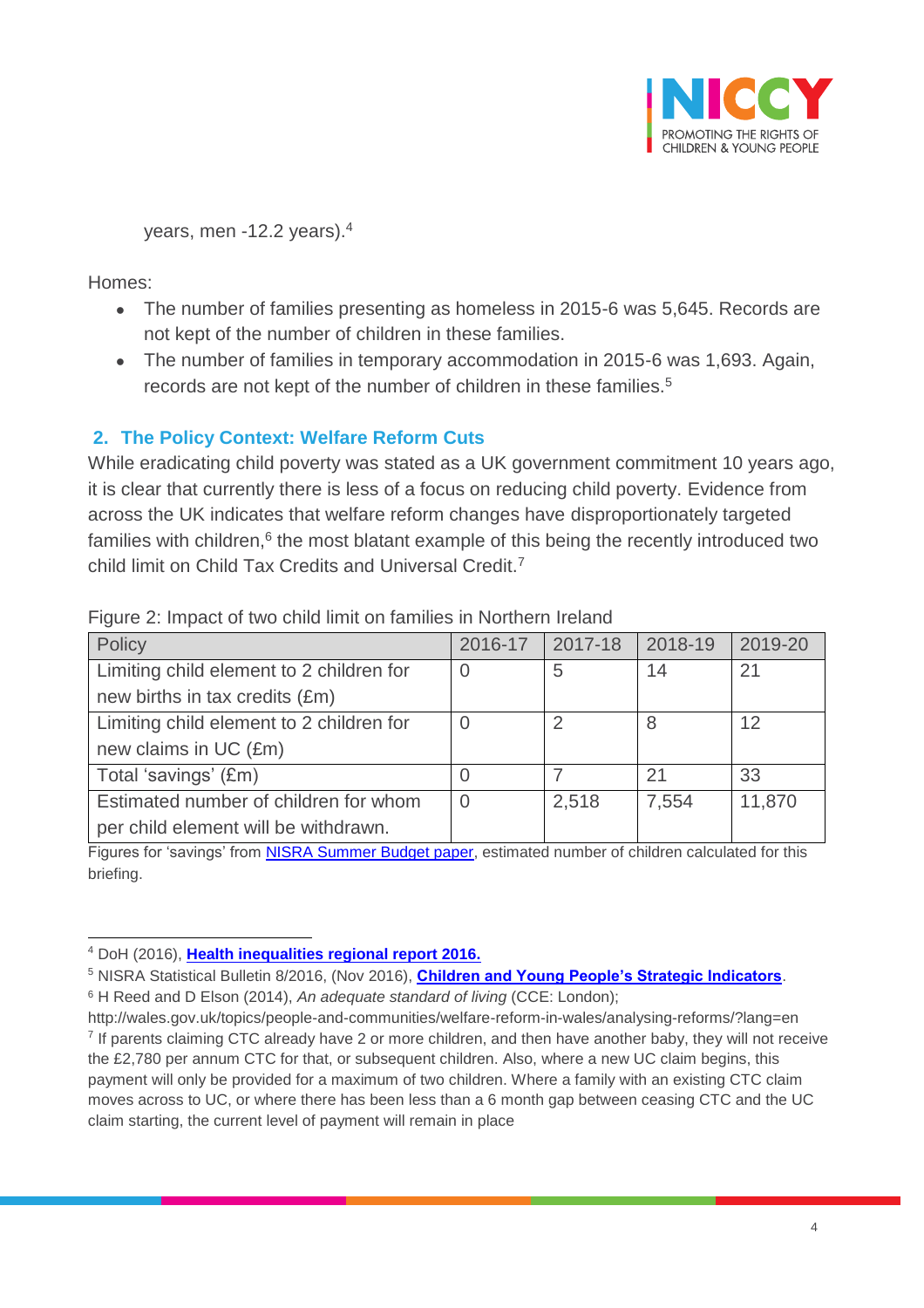

As the figure above shows, NISRA has estimated that 2,500 families will be affected by this cut in 2017-18, which equates to at least 7,500 children, as there will be at least three children in each family affected. This rises to 11,870 families and at least 35,610 children affected in 2019-20. This will undoubtedly have the effect of many of these children living in poverty.

It is important to note that, while this is the most obvious cut targeting children, several other policy changes aiming to reduce social security payments will also impact on families reliant on social security benefits, some of which have been included in the table below. Many of these cuts are impacting on the same families, and many of these cuts will be experienced by working families, as well as those in 'workless' households.

| Policy                                     | 2016-17        | 2017-18 | 2018-19 | 2019-20 |
|--------------------------------------------|----------------|---------|---------|---------|
| Total for all 'summer budget 2015'         | 23             | 79      | 199     | 305     |
| policy changes                             |                |         |         |         |
| Limiting child element to 2 children for   | $\overline{0}$ | 7       | 21      | 33      |
| new births in tax credits and new claims   |                |         |         |         |
| in UC                                      |                |         |         |         |
| Remove family element in tax credits and   | $\overline{2}$ | 8       | 15      | 20      |
| UC, and the new family premium in          |                |         |         |         |
| Housing Benefit, for new claims            |                |         |         |         |
| Uprating: freeze working-age benefits, tax | $\overline{4}$ | 29      | 65      | 105     |
| credits and Local Housing Allowances for   |                |         |         |         |
| 4 years from 2016-17                       |                |         |         |         |
| Reduce work allowances in UC               | $\Omega$       | 10      | 49      | 92      |

Figure 3: Costs/savings due to summer budget 15 policy changes (£m)<sup>8</sup>

Sanctions are also being imposed on parents in receipt of social security, although figures are not available for how many children are affected, as these records are not collated.<sup>9</sup> The absence of a Northern Ireland Executive has resulted in this suite of 'welfare reform' changes originating from the Welfare and Work Act 2016, many of which particularly target families and which are being implemented without any mitigations being put in place.

 $\overline{\phantom{a}}$ <sup>8</sup> Reports from NISRA/DfC: [Summer budget statement 2015;](file://///Equality.local/root/NICCY-DATA/Staff%20Resources/PROGRAMMES%20OF%20WORK/PROGRAMMES%20OF%20WORK%202017-18/Child%20Poverty%20&%20Welfare%20Reform/WR%20changes/nisra-summer-budget-2015.pdf) [Autumn Statement addendum 2015](file://///Equality.local/root/NICCY-DATA/Staff%20Resources/PROGRAMMES%20OF%20WORK/PROGRAMMES%20OF%20WORK%202017-18/Child%20Poverty%20&%20Welfare%20Reform/WR%20changes/autumn-statement-2015-addendum-to-summer-budget-2015.pdf)

<sup>9</sup> NICCY has requested that DfC collate number of children affected by sanctions, and that the sanctions decisions follow due process and take account of the best interests of children.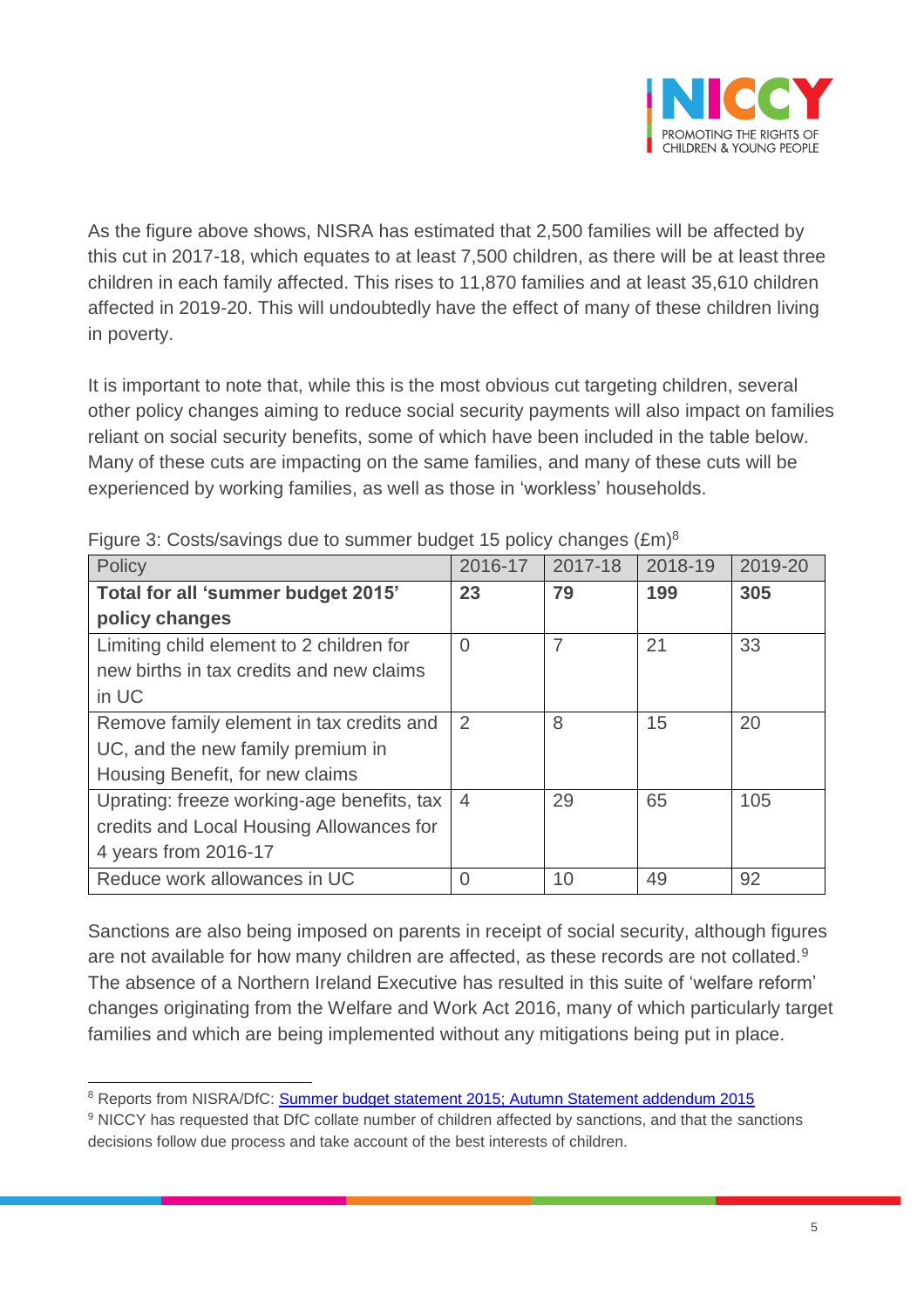

## **3. The UN Convention on the Rights of the Child**

Article 27 of the United Nations Convention on the Rights of the Child confers on all children the right to an adequate standard of living:

*1. States Parties recognize the right of every child to a standard of living adequate for the child's physical, mental, spiritual, moral and social development.*

*2. The parent(s) or others responsible for the child have the primary responsibility to secure, within their abilities and financial capacities, the conditions of living necessary for the child's development.*

*3. States Parties, in accordance with national conditions and within their means, shall take appropriate measures to assist parents and others responsible for the child to implement this right and shall in case of need provide material assistance and support programmes, particularly with regard to nutrition, clothing and housing.*

The UN Committee on the Rights of the Child recently examined the UK and devolved governments' progress in implementing the UN Convention on the Rights of the Child. One area of particular concern was the impact of welfare 'reforms' on children and young people, and this was reflected in two of their recommendations (June 2016):

*71. The Committee draws the attention of the State party to target 1.2 of the Sustainable Development Goals, on poverty reduction, and urges the State party to:* 

*(a) Set up clear accountability mechanisms for the eradication of child poverty, including by re-establishing concrete targets with a set time frame and measurable indicators, and continue regular monitoring and reporting on child poverty reduction in all parts of the State party;* 

*(b) Ensure clear focus on the child in the State party's poverty reduction strategies and action plans, including in the new "Life Chances Strategy", and support the production and implementation of child poverty reduction strategies in the devolved administrations;* 

*(c) Conduct a comprehensive assessment of the cumulative impact of the full range of social security and tax credit reforms introduced between 2010 and 2016 on children, including children with disabilities and children belonging to ethnic minority groups;* 

*(d) Where necessary, revise the mentioned reforms in order to fully respect the*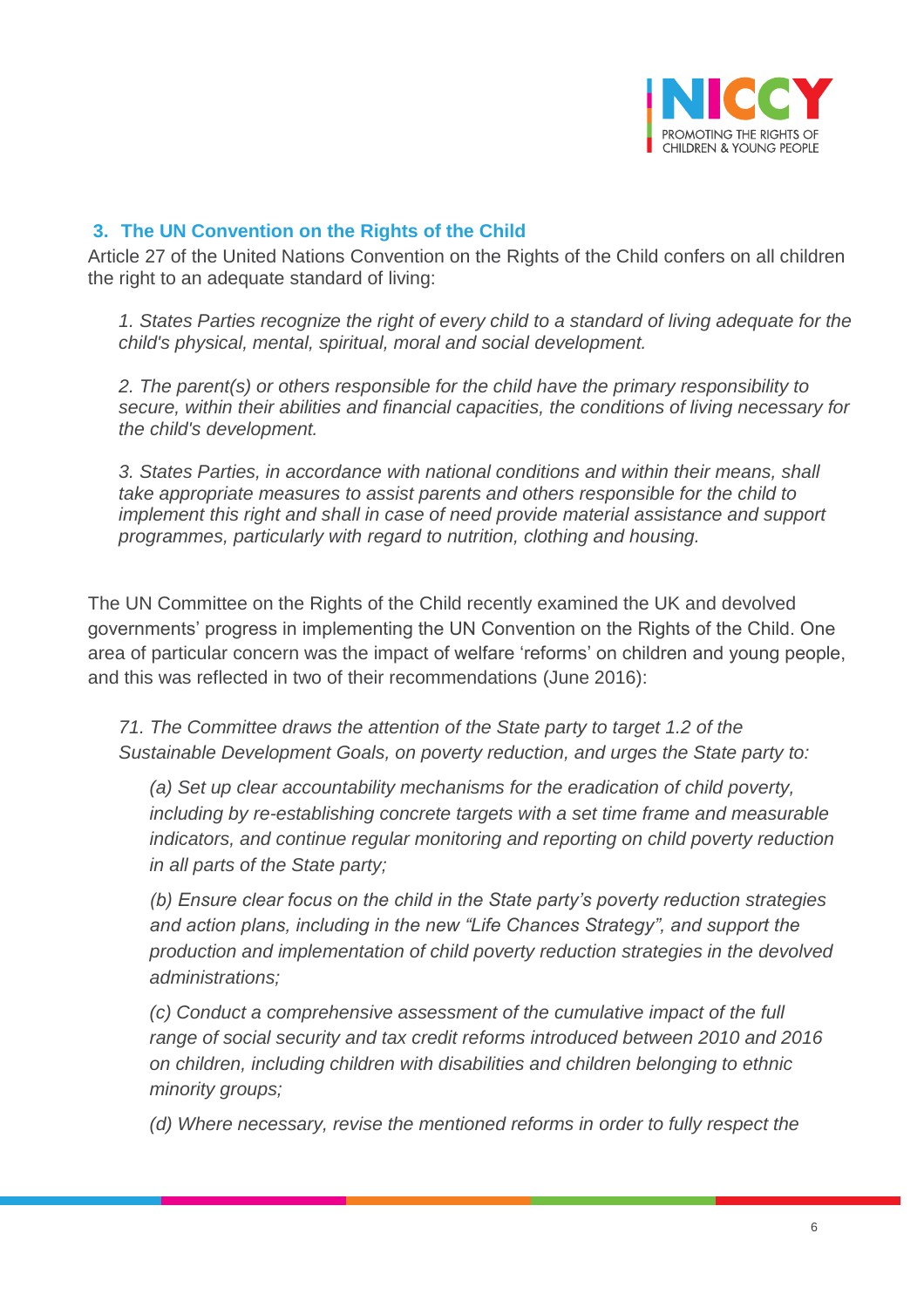

*right of the child to have his or her best interests taken as a primary consideration, taking into account the different impacts of the reform on different groups of children, particularly those in vulnerable situations;* 

*(e) Strictly implement the legal prohibition of prolonged placement of children in temporary accommodation by public authorities in England, Wales and Scotland, and enact similar legislation in Northern Ireland;* 

*(f) Take necessary measures to reduce homelessness and to progressively guarantee all children stable access to adequate housing that provides physical safety, adequate space, protection against the threats to health and structural hazards, including cold, damp, heat and pollution, and accessibility for children with disabilities;<sup>10</sup>*

## **4. Public Awareness and Attitudes to Child Poverty**

To explore public awareness and attitudes to child poverty in Northern Ireland, NICCY commissioned Kantar Millward Brown to survey a representative sample of 1001 adults across Northern Ireland.<sup>11</sup>

When asked how much poverty there was in Northern Ireland, around 45% felt that there was 'a lot', with 37% saying that they thought there was 'some', and only 10% stating that there was 'not very much'.

When they were told the actual figure for child poverty, around half said that this was more than they had thought (46%) with only one in ten (10%) saying that this was less than they had thought.

We then wanted to know what people thought the key cause of child poverty was, asking respondents to indicate whether it was either parents not doing enough to lift their families out of poverty, or circumstances beyond the control of parents causing families to be poor. A resounding 69% of people thought that child poverty was largely due to circumstances beyond the control of parents, with only 20% placing the responsibility on parents.

 $\overline{a}$ <sup>10</sup> UN Committee on the Rights of the Child (2016), 'Concluding observations on the fifth periodic report of the United Kingdom of Great Britain and Northern Ireland', (Geneva, OHCHR), paragraph 71.

<sup>&</sup>lt;sup>11</sup> The fieldwork was carried out in October - December 2016 with a representative sample of 1001 adults across Northern Ireland. The technical report for the survey can be found [here.](http://www.niccy.org/childpoverty)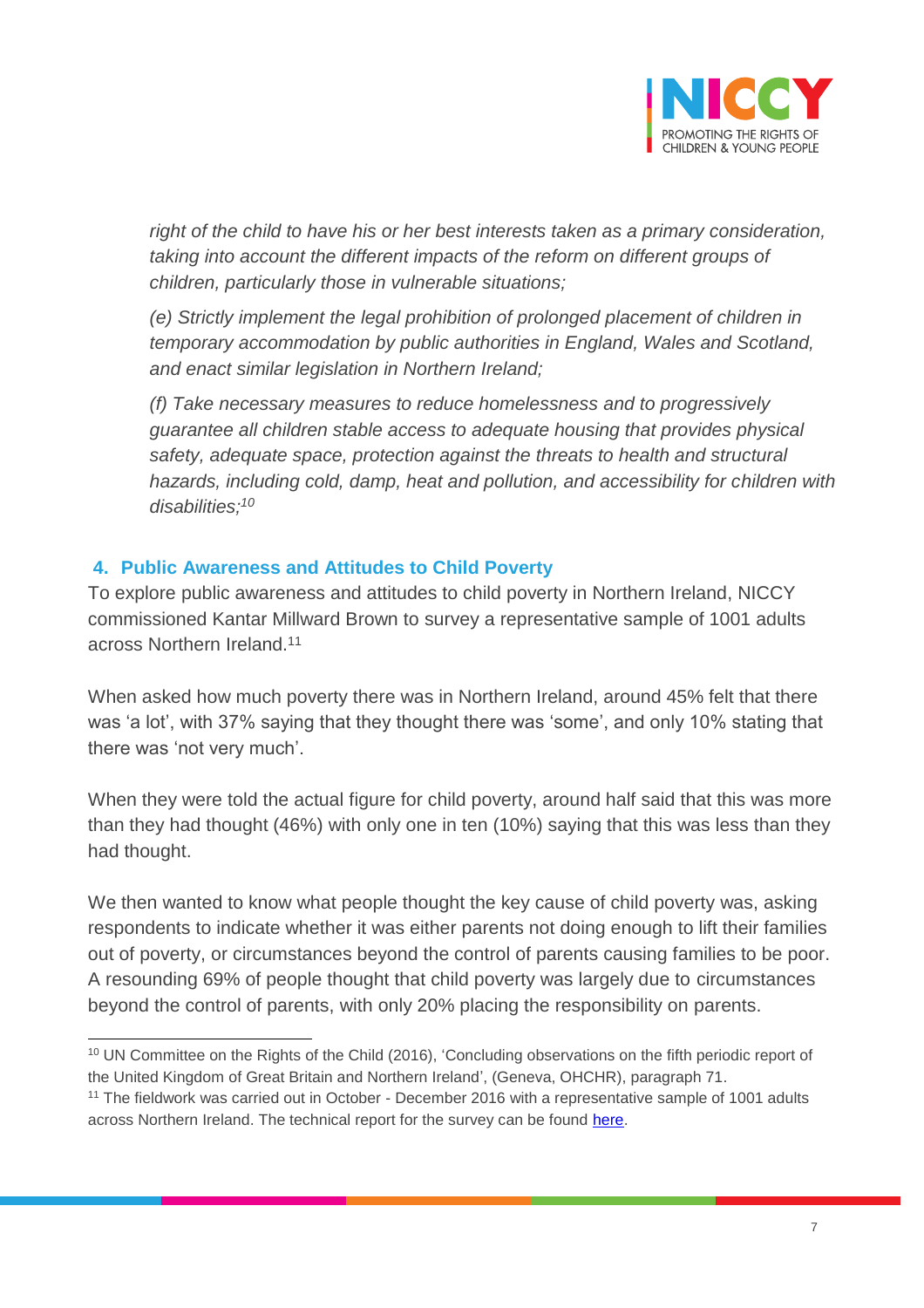

We then explored in more detail the perceived causes of child poverty. As can be seen in figure 4, when offered a list of possible causes, adapted from the British Social Attitudes survey 2011-12, the most commonly chosen, focussed on challenges of managing money and debt, of finding decently paid work, as well as blaming poverty on parental addictions and choosing to live on benefits.

Only a minority identified challenging circumstances such as long term illness or disability in the family, family breakdown or bereavement.

| Debt / poor money management                                     | 51% |
|------------------------------------------------------------------|-----|
| Too many part time of low wage jobs                              | 47% |
| Parents drug / alcohol abuse                                     | 46% |
| There aren't enough jobs                                         | 41% |
| Too many single parent families                                  | 30% |
| People too comfortable on benefits                               | 30% |
| Costs of childcare                                               | 27% |
| Family breakdown or loss of a family member                      | 26% |
| Poor educational attainment                                      | 21% |
| Poor people lacking motivation or aspiration                     | 20% |
| Long term illness or disability in family                        | 16% |
| Social security benefits are not high enough to meet basic needs | 14% |
| Due to inequalities in society                                   | 13% |
| Too many immigrants                                              | 6%  |

Figure 4: Perceived causes for child poverty<sup>12</sup>

The survey then asked respondents about how important it was that action be taken to reduce child poverty in Northern Ireland. As can be seen in figure 5 below, only one percent thought that it was 'not very' important, with 97% believing it to be 'very' or 'quite' important.

 $\overline{a}$ <sup>12</sup> Respondents could indicate more than one 'key cause'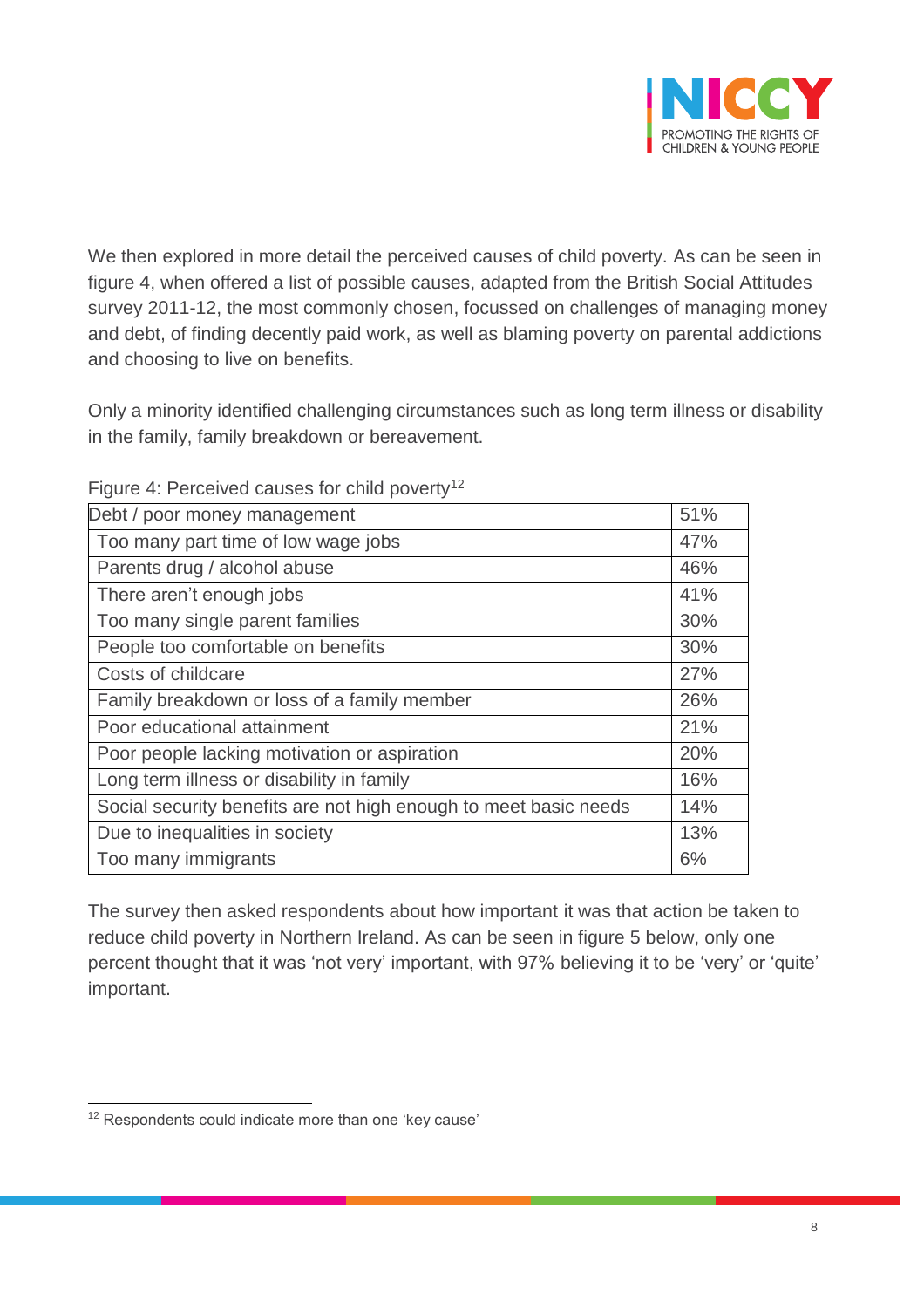

Figure 5: Importance that action be taken to reduce child poverty

| Very important       | 83% |
|----------------------|-----|
| Quite important      | 14% |
| Not very important   | 1%  |
| Not at all important |     |
| Don't know           | 2%  |

When asked who should be taking action, four in five (81%) stated that this was the responsibility of the NI Executive, and less than half this number believed it fell to the UK Government to tackle child poverty in Northern Ireland.

A significant number (44%) stated that people in poverty themselves had to act to lift their children out of poverty, and 15% indicated that friends and relatives of people in poverty had a duty to help. A smaller number believed that this was the responsibility of charities or churches (13%).

Figure 6: Responsibility to act to reduce child poverty<sup>13</sup>

| The NI Executive                         | 81% |
|------------------------------------------|-----|
| People in poverty themselves             | 44% |
| UK government in London                  | 38% |
| Friends / relatives of people in poverty | 15% |
| <b>Charities and churches</b>            | 13% |

We were keen to know what it was that people felt government should be doing to lift children out of poverty and so asked respondents whether they supported a range of actions.

The most popular actions were to:

- create more decently paid jobs (95%);
- address poor educational outcomes for children in poverty (94%);
- providing support services for families affected by bereavement, family breakdown, disability, illness or alcohol or substance abuse (93%);
- providing training or information for parents on money management skills (93%); and

 $\overline{a}$ <sup>13</sup> Respondents could agree with more than one response.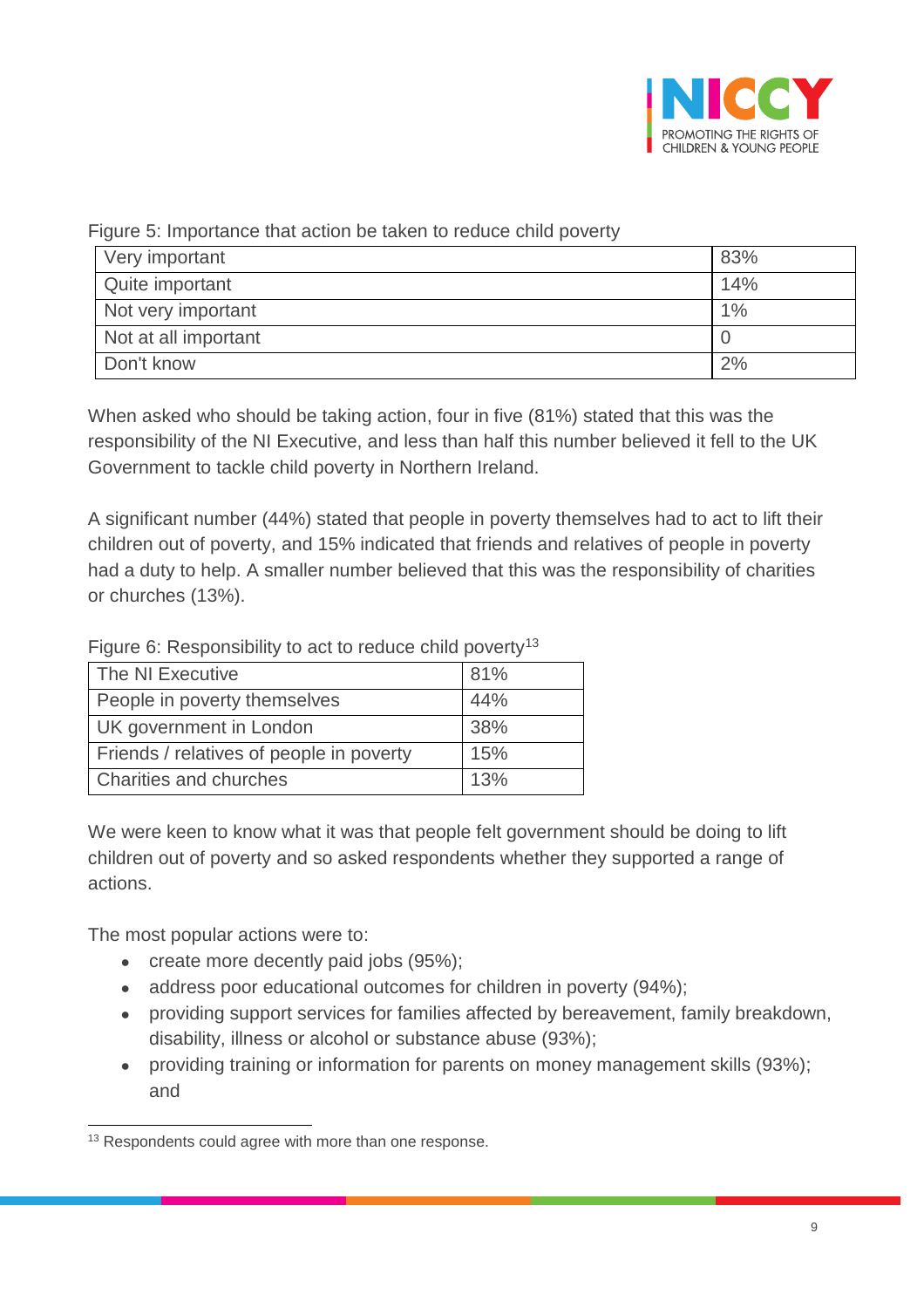

expanding affordable or free child care provision (91%).

Indeed nine in ten people supported all of these actions.

The least strongly supported actions were:

- spending more on social housing (79%);
- increasing tax credits or cash assistance for families on low incomes (75%); and
- encouraging more food banks (74%).

However, it is important to note, that while these were the least strongly supported actions, they were nonetheless supported by around 3 out of 4 people.

| Create more decently paid jobs                                                   | 95% |
|----------------------------------------------------------------------------------|-----|
| Address poor educational outcomes for children in poverty                        | 94% |
| Provide support services for families affected by bereavement, family breakdown, | 93% |
| disability, illness or alcohol or substance abuse                                |     |
| Provide training or information for parents on money management skills           | 93% |
| Expand affordable or free childcare provision                                    | 91% |
| Increase the minimum wage                                                        | 89% |
| Tackle fuel poverty                                                              | 88% |
| Take action on zero hours contracts                                              | 85% |
| Reduce the hidden costs of education $-$ eg costs of school uniforms             | 85% |
| Don't take benefits away from families without considering the basic needs of    | 84% |
| children                                                                         |     |
| Spend more on social housing                                                     | 79% |
| Increase tax credits or cash assistance for families on low incomes              | 75% |
| Encourage more food banks                                                        | 74% |

People surveyed were then asked whether they felt things had got more difficult for people on low incomes. Around two in three (63%) stated that it was harder now for a person to start out poor and get out of poverty through hard work, compared to ten years ago. Only 14% said that they felt it was easier now than ten years ago.

Finally, we wanted to explore people's personal experiences of poverty and their perceptions of their vulnerability to fall into poverty in the future.